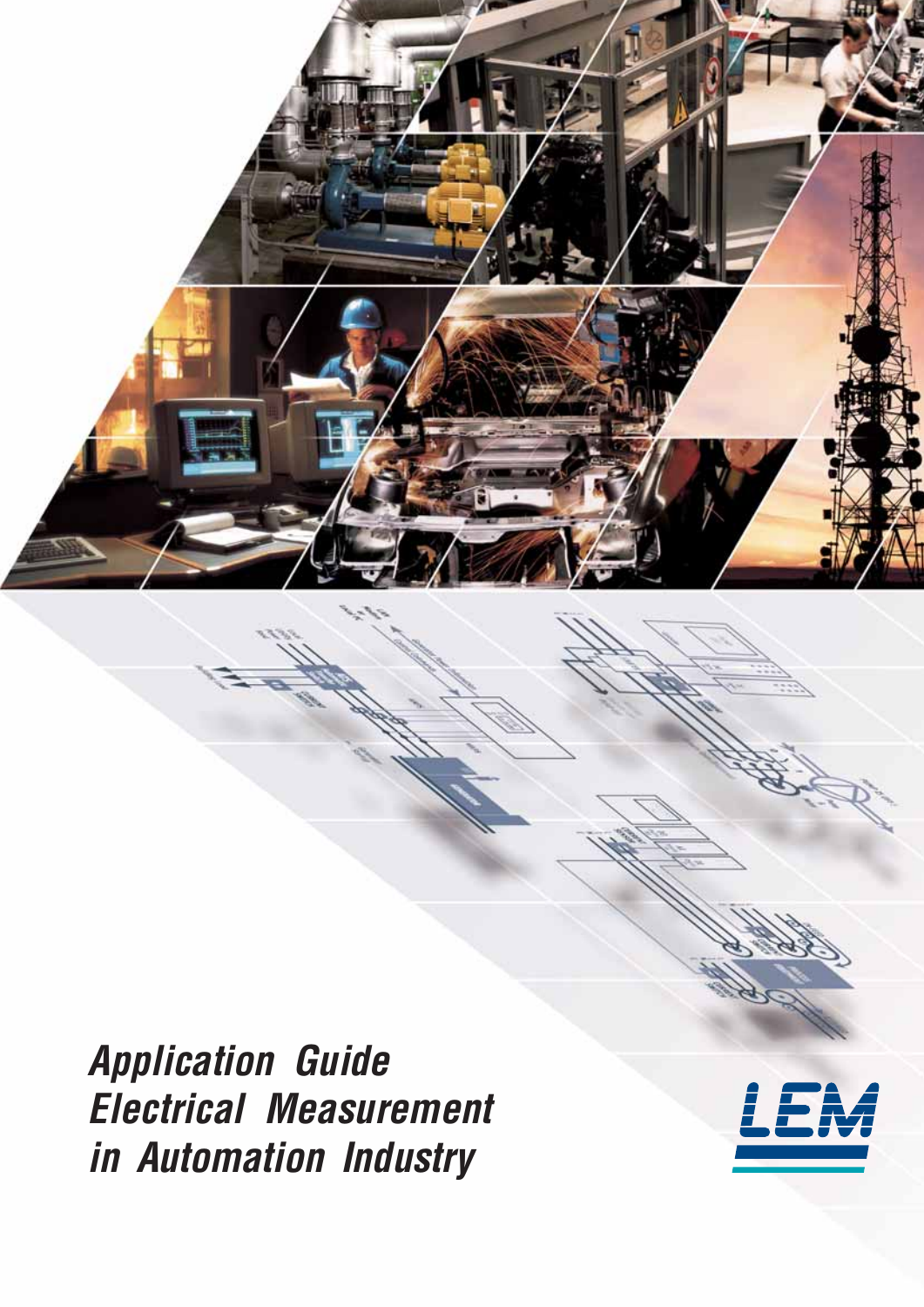# *Made to measure…*

When your job is to control motors, heaters, lamps and other electrically powered loads, you need accurate, real-time status feedback. Until recently, the traditional approach to this monitoring problem has been to use optical sensors, zero-speed switches and pressure switches. But these devices can be both expensive and unreliable.

Now LEM offers you better solutions. Our current, voltage and power sensors give you that critical feedback with all the speed, simplicity and dependability you want and need. Based on the premise that, "By measuring the power input to your load, you gain clear insight into actual equipment performance," these solutions are:

 Faster…because you see load changes immediately. With this knowledge, you can prevent equipment failure and avert process disruption.

 Easier…because you simply snap a sensor over a wire. No need to bolt or weld complex brackets, valve manifolds or pipe taps.

■ More reliable…because solid state sensors are tougher than electromechanical devices.

■ Economical…because costs are reduced through quick, easy installation and long term dependability.

Please take a few minutes to look at the control, protection and monitoring applications in this guide. They describe just a few of the ways our customers have used LEM tranducers. Take it as an "idea generator" which will suggest a solution to come of your control problems.

### *TABLE OF CONTENTS*

2

| <b>Process Control and Product Quality</b>                                                               | $3 - 5$                        |
|----------------------------------------------------------------------------------------------------------|--------------------------------|
| <b>Maintenance Operations</b><br><b>Safety Operations</b><br><b>Facilities/Infrastructure Monitoring</b> | $5 - 6$<br>$7 - 8$<br>$9 - 11$ |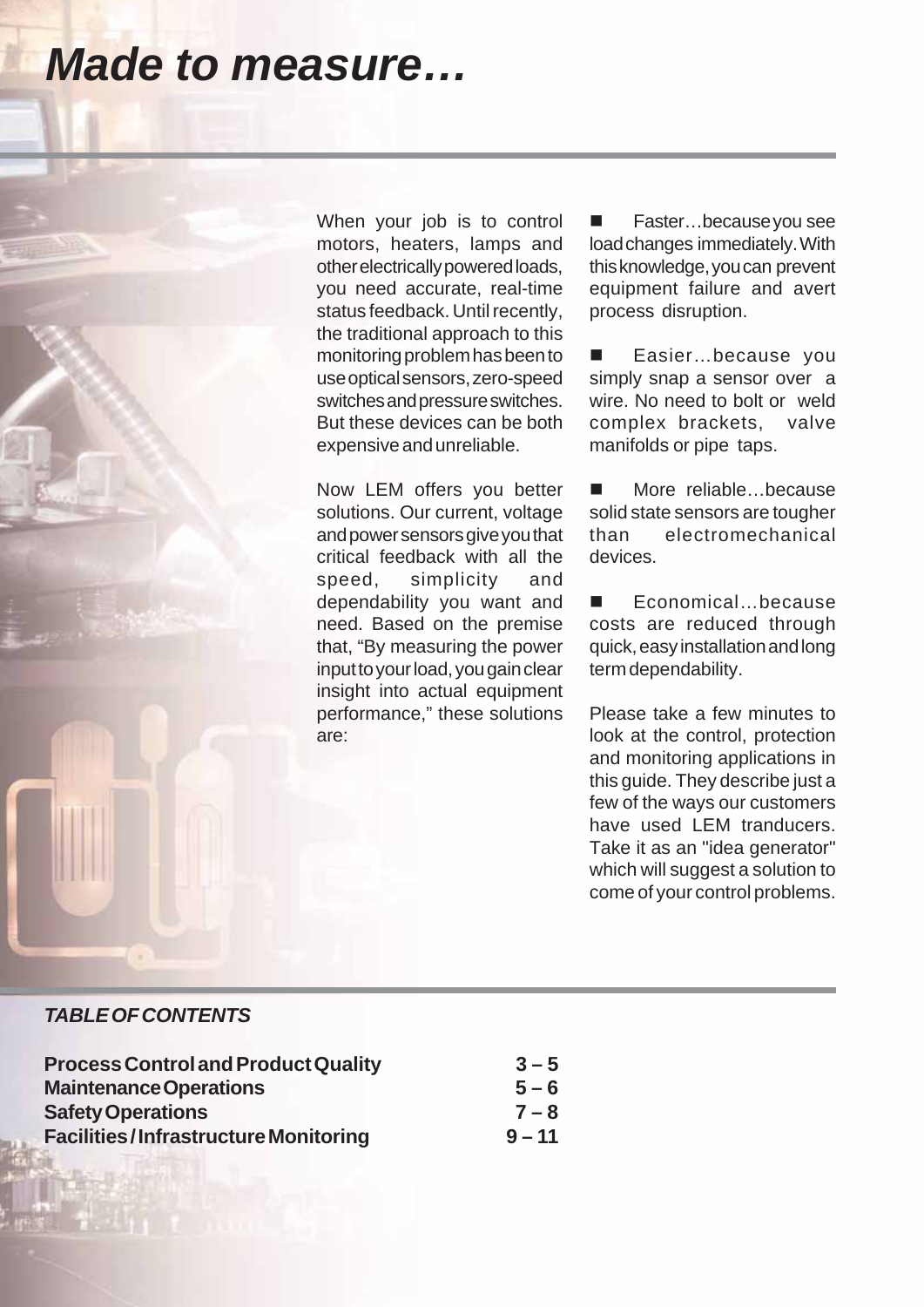### *Process Control and Product Quality*

### *Crusher and Grinder Motors*

You can optimize the performance of your size reduction equipment by automating the feed mechanism. Controlling the feed rate to grinders, crushers and shredders

- **n** helps prevent jamming,
- **n** improves the uniformity or structure of ground product, and
- enhances the efficiency of subsequent processing operations.

For a precise indication of the load on the crusher, simply install a current transducer on the motor lead (Fig.1). The output can be used for reliable closed-loop control between the crusher and the feeding mechanism. A drop in load will signal the conveyor or loader to increase the feed rate. A rise in load will initiate a decrease in the feed rate.

LEM current transducers are available in both self-powered and loop powered versions. The split-core design makes installation a snap.

#### *Industrial Electrical Heaters*

Electric heaters are used to supply heat to manufactured products, storage systems and re-circulating material. If a heater fails, the batch or process may have to be scrapped. A real time indication of heater status improves product quality and production efficiency. Applying a current switch (Fig.2) to the heater lead and integrating the signal with your DCS will allow you to

- monitor the heater's on/off status,
- **alarm a failure, or**
- **automatically switch on a** backup heater.

LEM current-operated switches offer you solid-state reliability at a low installed cost. The units are available in both solid-core and split-core configurations.





Fig 1.



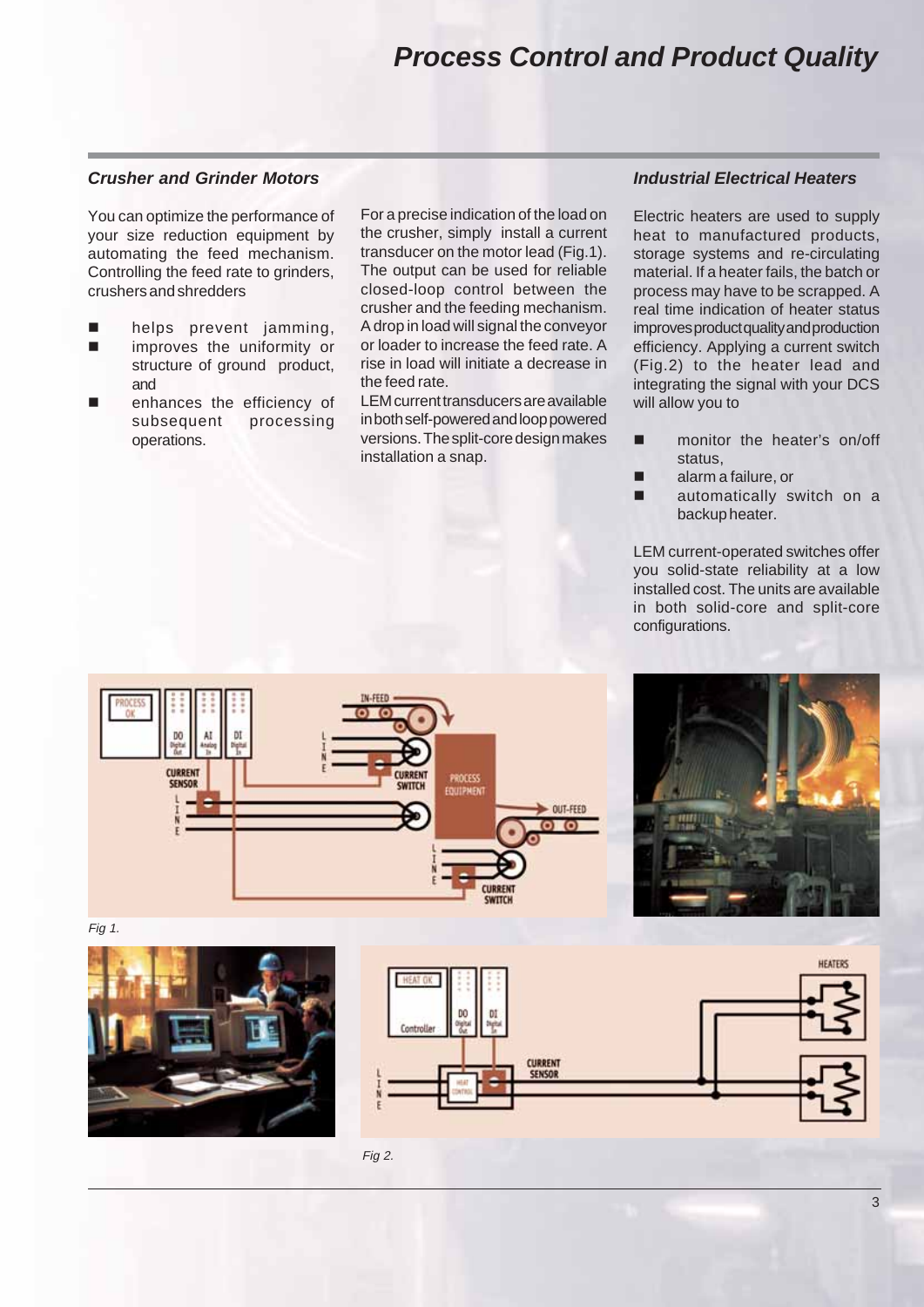### *Process Control and Product Quality*





Fig 3.

### *Part Counting*

Proximity sensors are frequently used to count milled, forged and stamped parts coming off an automated tool. Because these devices require precise alignment, dimensional variations or a change in part position can induce counting errors.

You can ensure more accurate counts by installing a current switch on the machine tool motor (Fig. 3). The switch will output a change-of-state signal every time the motor is loaded (the part is being machined) and unloaded (the machining process is completed). This method is more exact, and also eliminates the need for manual re-setting or tuning of a positionsensitive sensor.

For maximum resolution, LEM currentoperated switches offer user-adjustable setpoints over three selectable ranges. The integrated LED provides also provides a visual indication of motor status.

### *Status Alarming*

A common belief is that auxiliary contacts attached to a motor starter will indicate when a load comes on. However, auxiliary contacts only signal the position of a contactor, not the actual load status. If a downstream disconnect is opened for maintenance or the contact sticks, there can be serious consequences.

At a large fish farm, failed aerator pumps resulted in massive stock losses. Because the auxiliary contacts remained closed when a pump failed, the alarm was never activated, the back-up pumps were not switched on, and the fish suffocated. Now LEM current switches have been installed to alarm the operator and automatically switch on the back-up aerator pumps (Fig. 4).



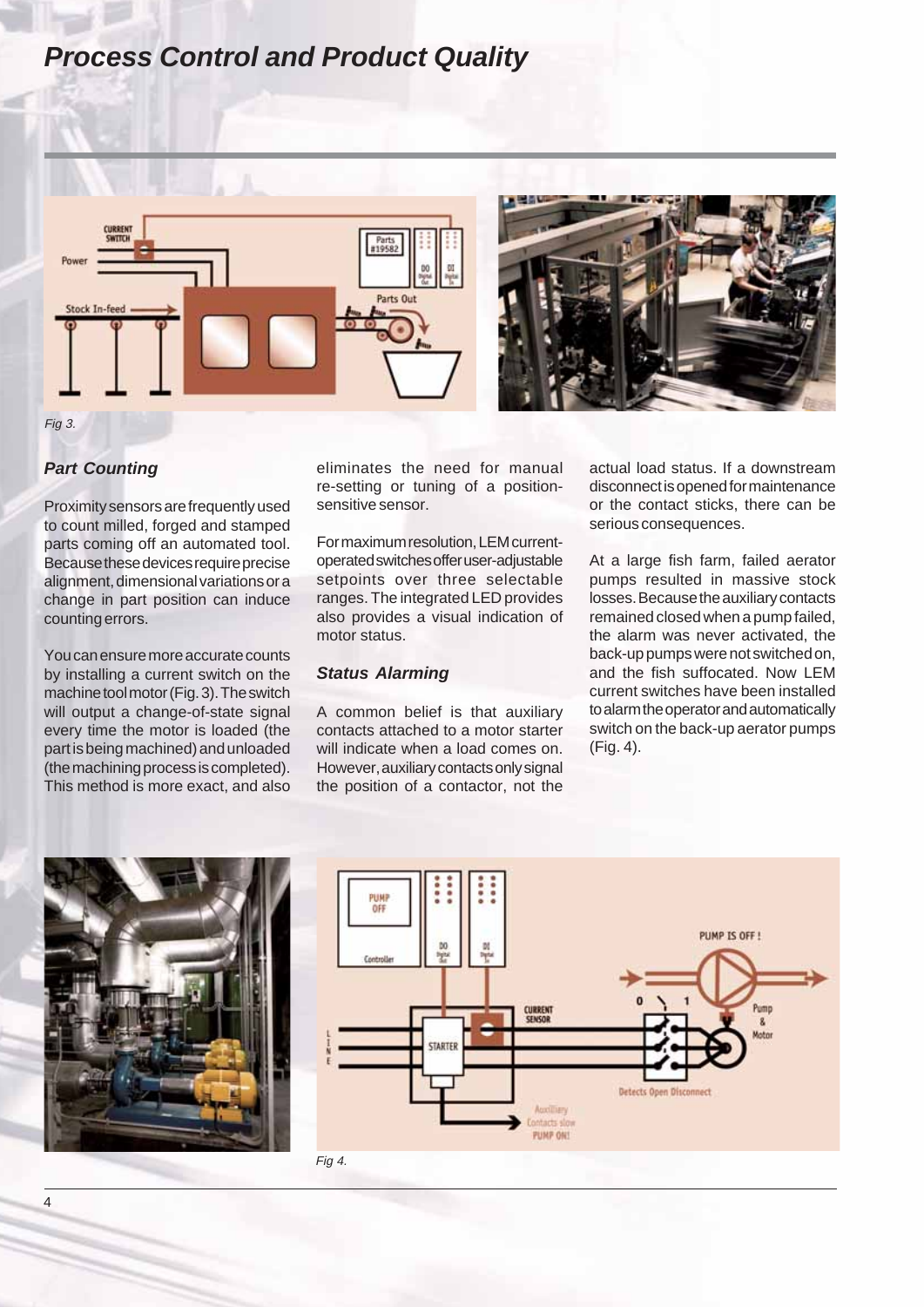### *Process Control and Product Quality*

### *Generator Startup*

If power failure can stop your business in its tracks, you must have emergency generator power available. Switching to back-up power can be as simple as installing a current switch on the incoming utility line (Fig. 5) and integrating the signal with your generator control system. If prime power fails, your controller will automatically start up the standby generator.

LEM current-operated switches feature inherent electrical isolation, and provide a safe and reliable solution for this application. The compact units are totally powered by induction from the monitored line, and are UL and CE approved.







# *Maintenance Operations*

### *Dull Tool Indication*

Replacing or sharpening cutting tools before you need to is a waste of money. However, delaying this operation for too long can result in a quantity of rejected material. A good indicator of a tool's effectiveness is the motor's current draw.

By installing a current transducer (Fig .6) on the cutting tool, you can determine when the motor is drawing too much current. This is an indication that the tool is dull and should be sharpened or replaced. The singlepiece design of LEM current transducers eliminates the need for panel wiring.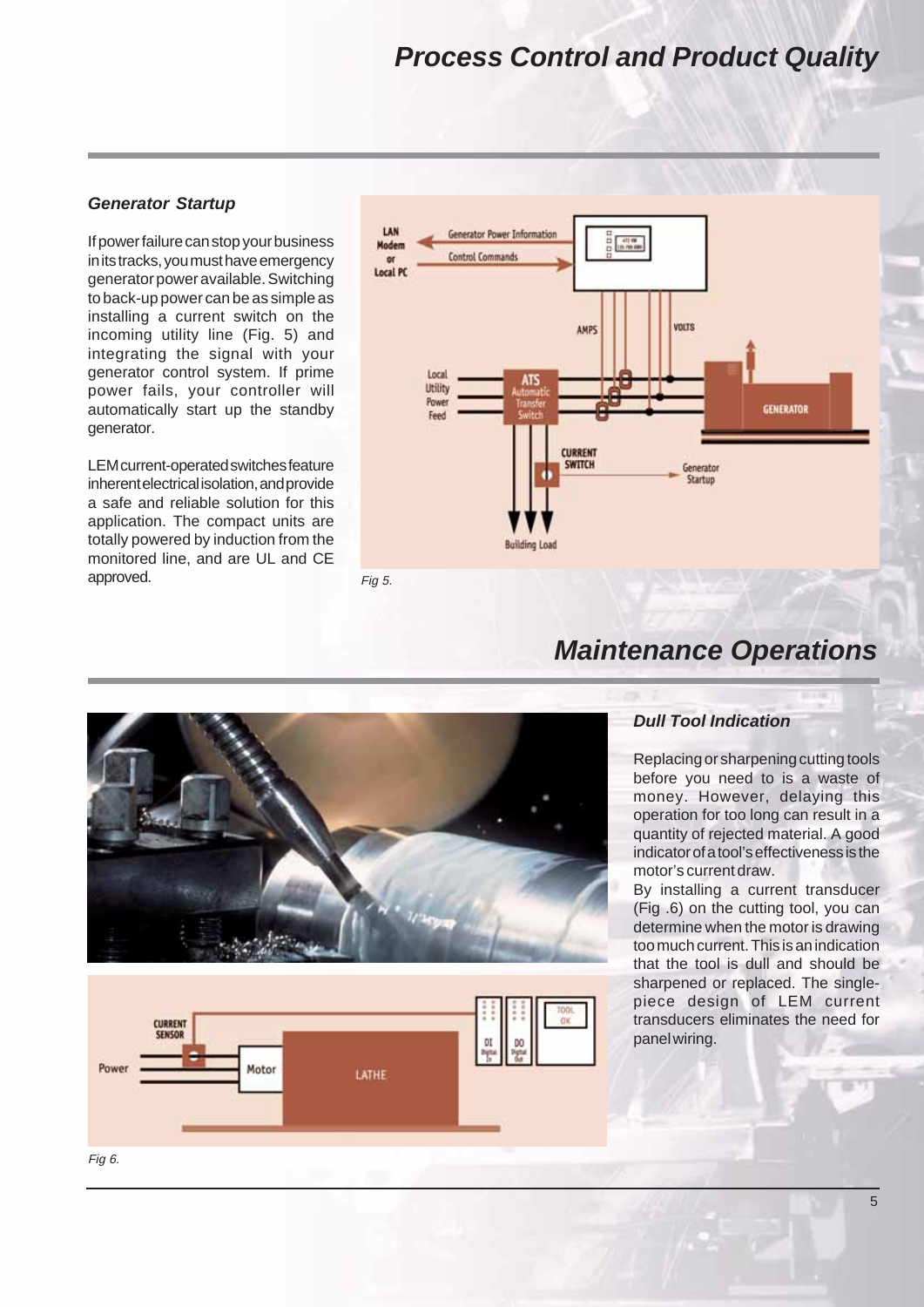### *Maintenance Operations*

### *Pump Jam & Suction Loss Protection*

Wastewater pumps can become jammed with organic matter and cause damage to both the motor and pump before thermal overloads are tripped. Alternately, a blockage in the pump suction line can cause the pump to run dry, overheat and break a seal. By installing a motor monitor on one leg of the motor leads you can monitor overloads (jammed pump) or underloads (loss of suction) (Fig. 7).

Used LEMs' current tranducers which give a real time motor's current feedback associated to a PLC makes a cheap an evolutive solution. Indeed, the PLC can be programmed like timers to compensate short duration abnormalities and motor startup in rush.



Fig 7.





### *Motor Start Counting*

Large industrial electric motors need to be overhauled or rebuilt periodically. A predictive maintenance schedule, based on the number of motor starts, ensures proper operation and reduces the risk of motor failure.

By installing a current switch (Fig. 8) on the motor lead, and using the signal to run a counter, or feed into an automation system, you can obtain an accurate count of motor starts. This allows you to schedule motor maintenance and avoid costly emergency repairs. The top mounted terminals on LEM current switches simplify installation. And because they are selfpowered devices, there is no need for power supplies or power wiring.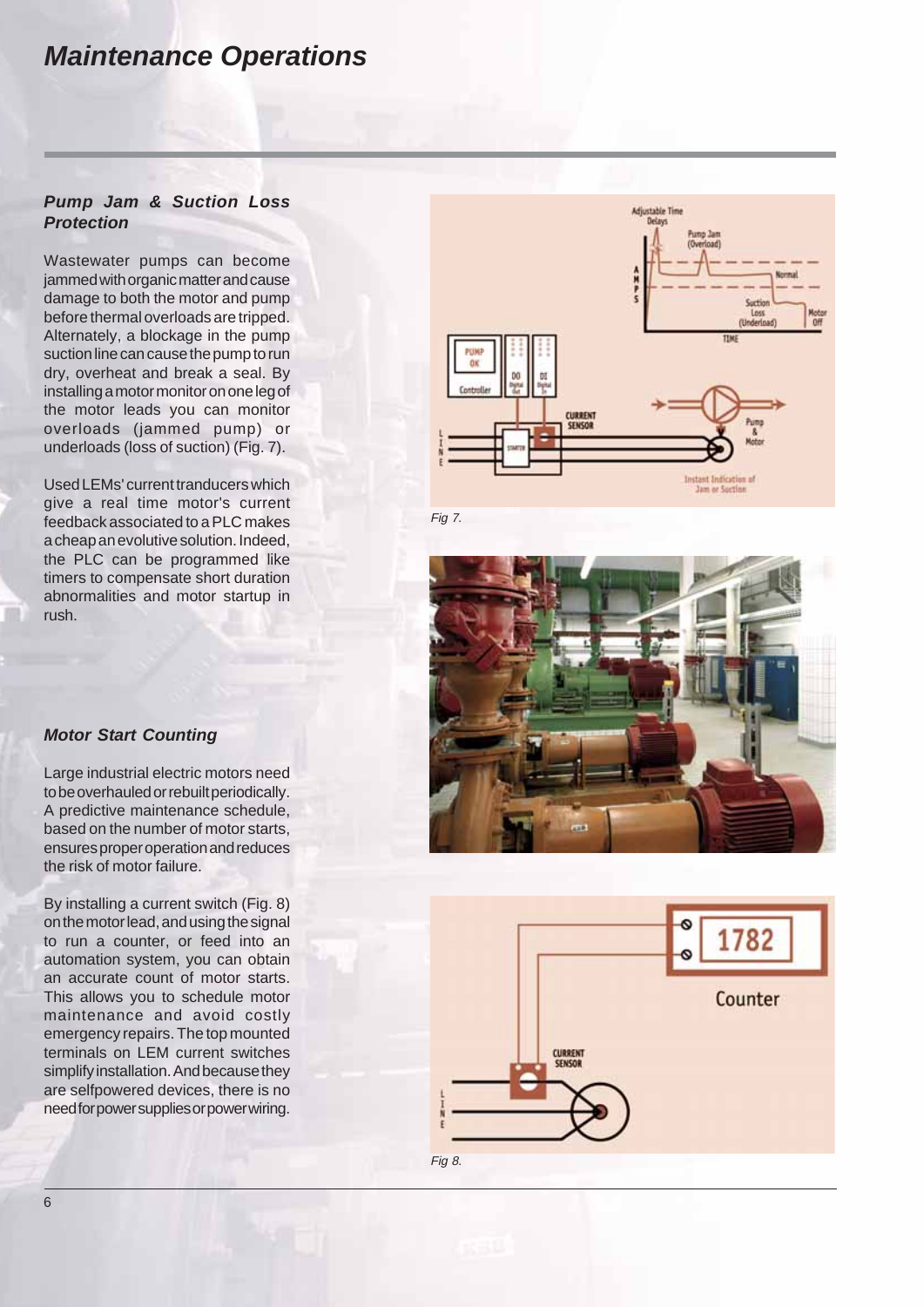### *Safety Operations*



Fig 9.





### **Safety Light Monitoring**

Safety lights on smokestacks, towers and airport runways are frequently monitored with a photocell. This method works fine if there is no contamination from other light sources. This method also requires a sensor at the lamp, which translates to long wiring runs and high installation costs.

A simpler and more cost-effective method is to monitor lamps directly from the lamp control panel. To monitor a single lamp, install a current switch on the lamp lead (Fig. 9). Alternately, you can install a current transducer at the control panel to read current change and detect failure of any lamp in the circuit.

Because LEM current sensors measure power rather than light, there is no risk of light contamination. This ensures a reliable reading of lamp status.

### **Ground Fault Protection**

Undetected ground faults can expose personnel to lethal current. National and international standards now require that all electrical installations provide a means to protect equipment operators from ground faults.

An effective solution to this problem is to install a ground fault sensor on the power lead (Fig. 10). The device's output signal can then be integrated with your control system or power-interrupting device. This protects personnel working with electric loads, such as:

- **Electric heat tape**
- Immersion heaters
- Production tools and equipment

LEM ground fault sensors provide an isolated solid state contact and offer exceptional sensitivity - down to 5 mA leakage. The same sensor can be applied to a single-phase 50 amp circuit or a 10,000 amp three-phase circuit.

7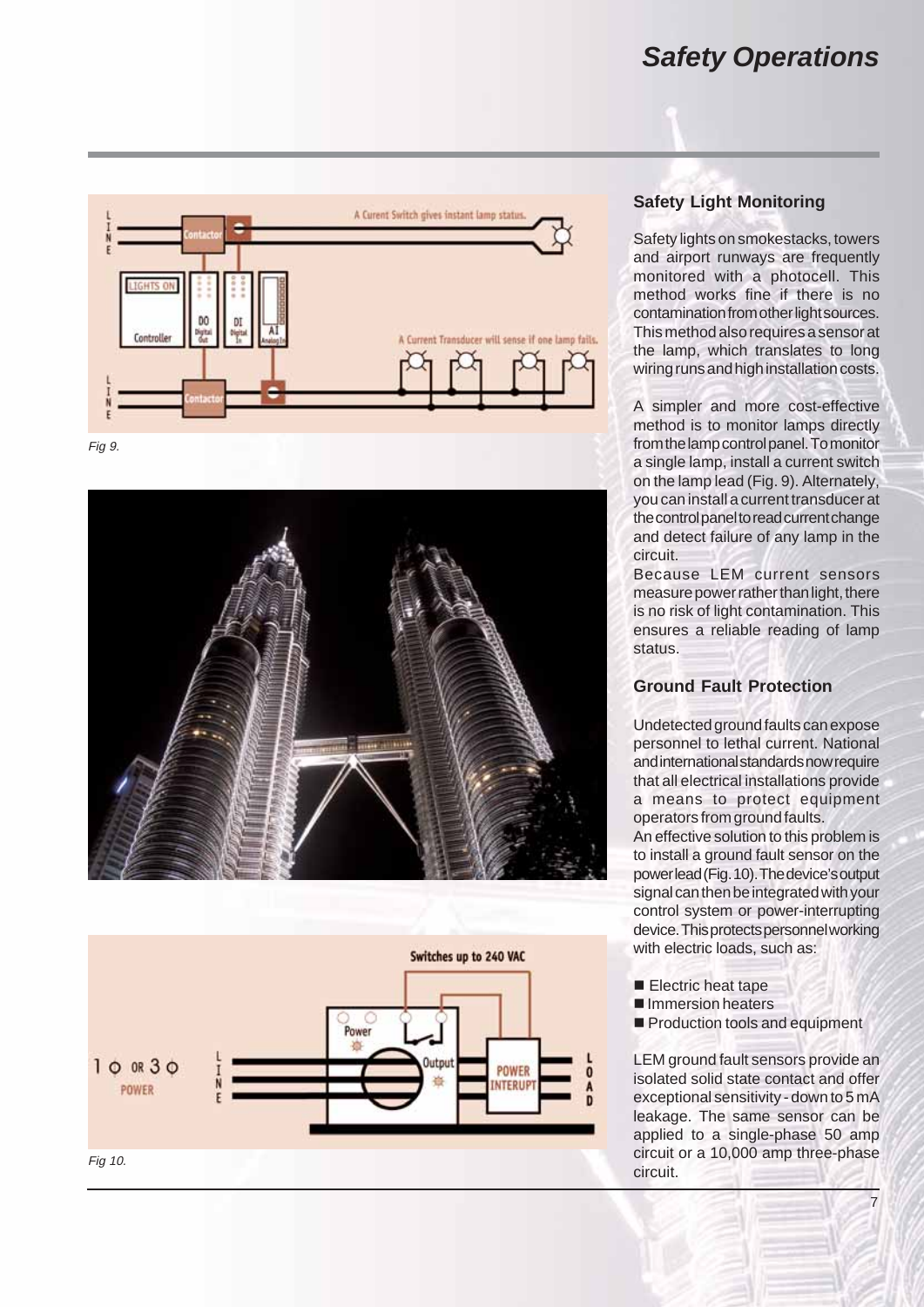### *Safety Operations*

#### **Safety Interlocks**

Personnel protection is frequently accomplished by interlocking two or more motors. The objective is to start the second motor only when the first is running and driving its load.

By installing a current switch on the motors you can eliminate complex relay logic, proximity switches and control panel configuration (Fig. 11).

LEM current switches are frequently used as safety interlocks, in a variety of commercial and industrial facilities.

■ At a grain mill, an exhaust fan must be turned on before the silo is filled with flour. Flour dust is very flammable and a static electric spark can cause an explosion. Current switches are installed on all exhaust fans.

■ A milling operation uses current switches to ensure that the sawdust exhaust system is operating as soon as any of the saws, planers or other woodworking machines are turned on.

■ At a commercial laundry the exhaust booster fan must be turned on when the dryers are running. Current switches are used to interlock these operations.

■ An aggregate producer has ensured that both the infeed and outfeed conveyors are running before starting the crusher by installing current switches on the motors.



Fig 11.

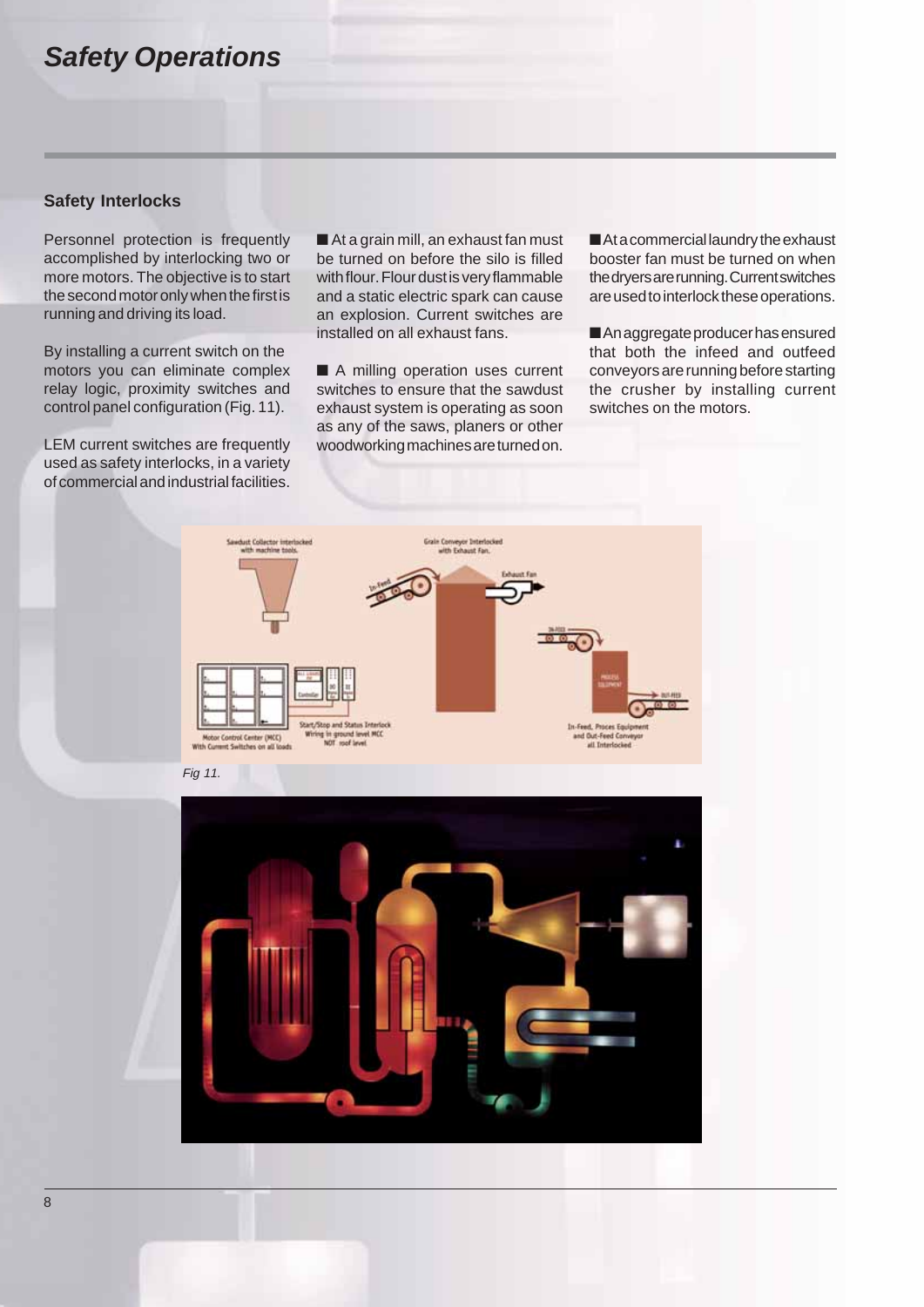## *Facilities / Infrastructures Monitoring*



### **DC Power Supply and Batteries**

DC power is frequently used in many industrial applications including, petrochemical, telecommunications metals and computers. In these applications batteries are frequently used to provide power back up to protect against power failure.

In TELECOM to keep the substation in good working order, manufacturers use devices (Energy Management System), (Fig.12) which watch the network power supply and auxiliary batteries and activate an alarm in case of problem.

By offering several options like split

core busbar transducer, + 24 V DC to + 48 V DC power supply, or few mA for leackage current. LEMs' transducer range is well adapted for DC applications.

#### **Cathodic Protection**

Concrete structures build with steel reinforced, bridges, parking garages, pipelines, high voltage electricity pylon are damaged by corrosion with non negligible consequences.

Cathodic protection is the only proven standard procedure to reduce corrosion in the time. This method consist to decrease the potential of the reinrced steel of the structure below the potential of its environment. A low generated DC current flow between pipes and an anode which is buried in the earth. This current prevent against the electro-chemical process of corrosion (Fig.13).

Up to now the measurement of this DC current is done by a shunt which require to cut the cable to insert it and add a signal conditioning electroning to interface with the monitoring system.

LEMs' current transducer integrate already the signal conditionning and provide an isolation which protect the system against overvoltage due to the lightning.





Fig 12.





Fig 13.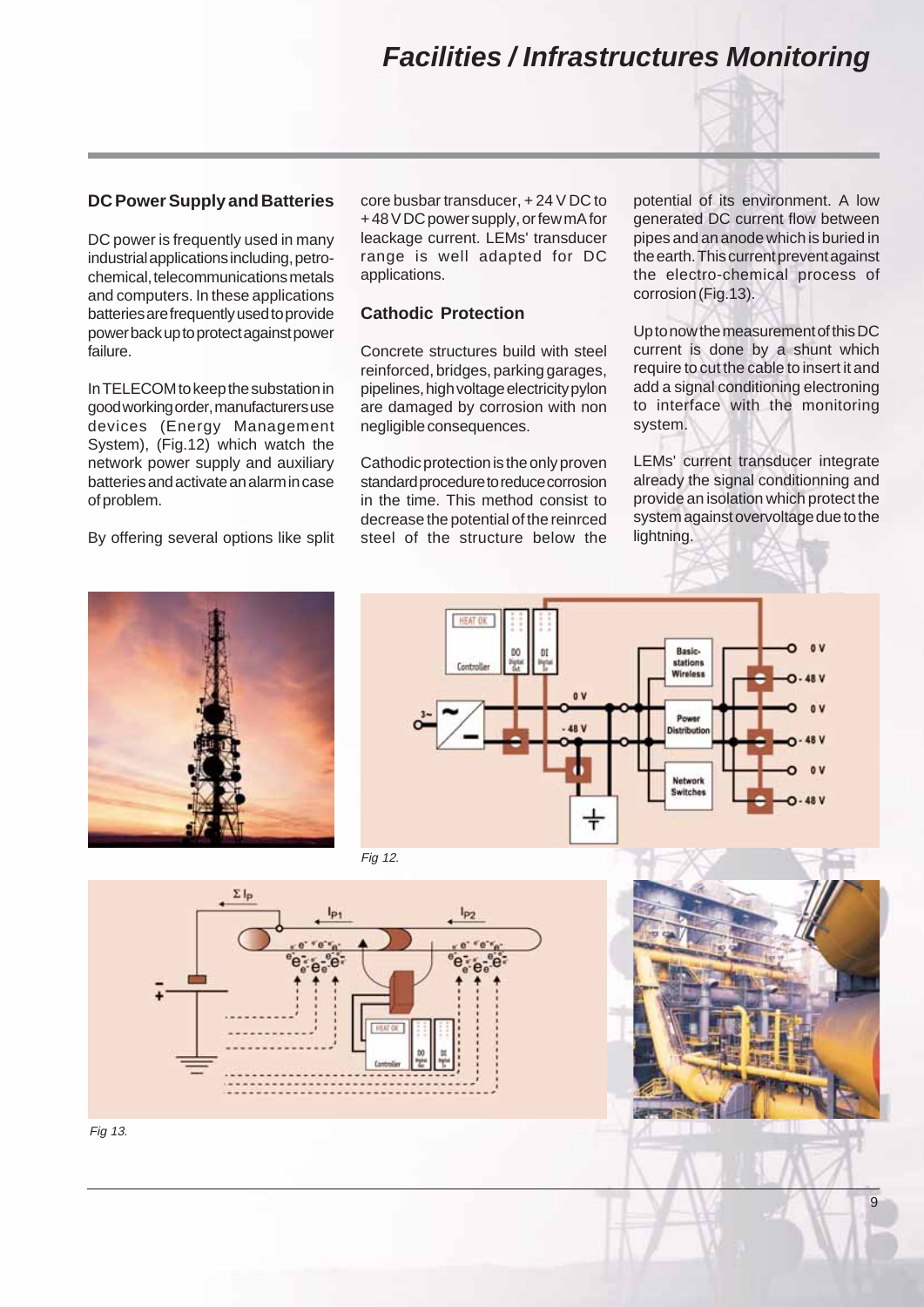## *Facilities / Infrastructure Monitoring*

#### **Fan And Pump Monitoring**

Good engineering practice dictates that every output must have a corresponding status input. On fans and pumps, a current switch can be snapped over one motor power leg and the output wired to your automation system (Fig.14).

LEM self-powered switch will close when the load comes on, and open when the load is off. By adjusting the setpoint, you can also determine whether or not the pump coupling or fan belt is intact. This reliable, solidstate solution eliminates the need for temperamental pressure switches, and reduces the cost of labor and conduit.

The universal solid-state output of LEM current switches is compatible with most automation systems.

### **Pump Backup**

Critical loads require a backup pump that starts automatically in the case of a failure. Installing a current switch on the power lead of each pump gives you real-time on/off status. The solid state outputs can be wired into a PLC or tied into relay logic circuits to automate the back-up routines.

LEM current switches provide millisecond response and ensure fast, reliable response to pump failure.



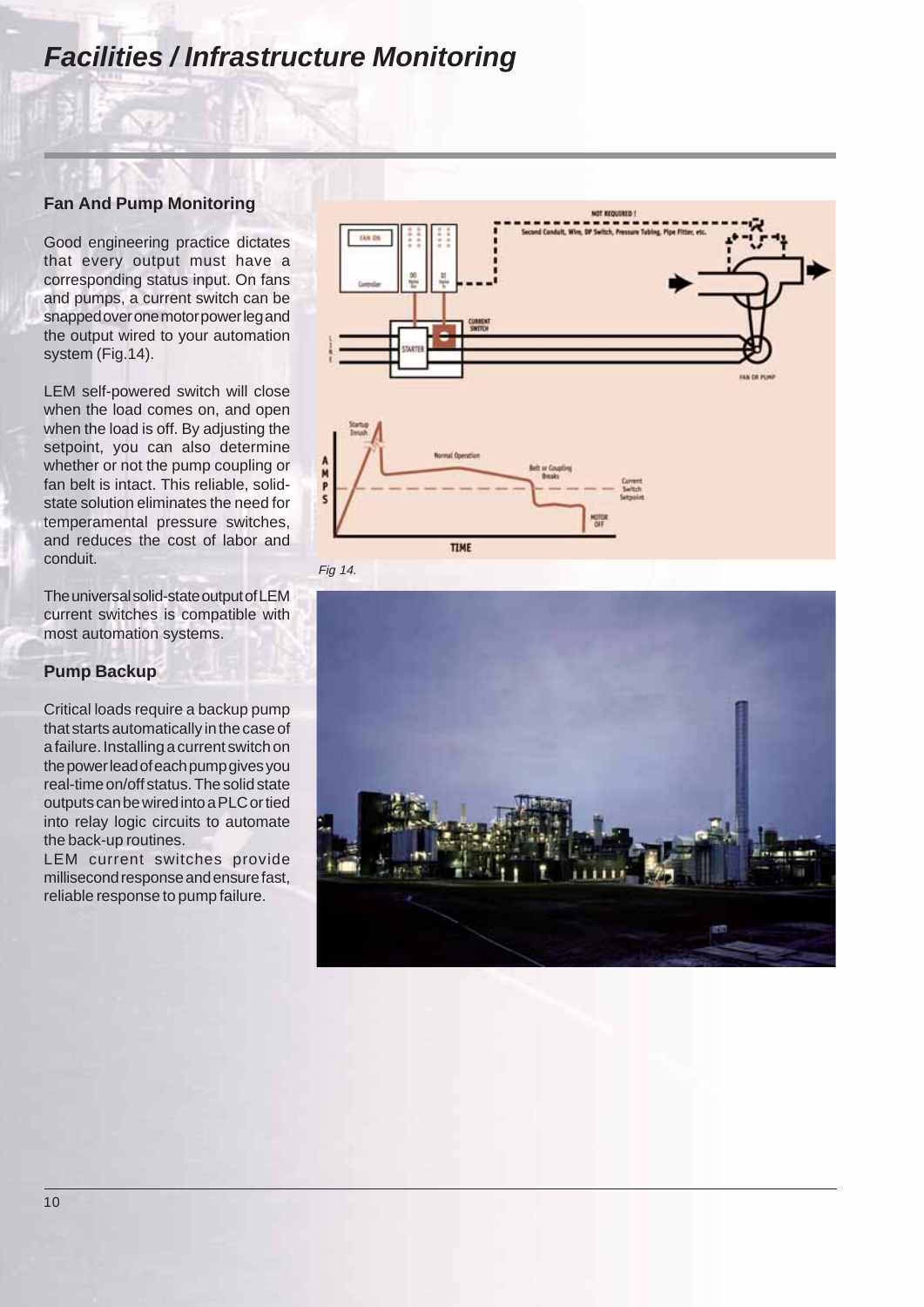## *Facilities / Infrastructure Monitoring*





### **Site Energy Monitoring**

Liberalisation of the electricity market, and new environemental considerations, have opened up a new area of cost reduction for facilities managers and introduces the notion of energy management to establish the exact energy consumption.

By considering when possible the voltage and cost as a constant, a simple current measurement is enough to calculate an estimation of the energy consumption and follow the load profile.

Based on this analysis, engineers can find alternative solutions to replace equipments (e.g. motors, fans, lamps...) or to change people habit to increase energy efficiency and reduce waste.

The LEM's current and voltage transducer range can cover a wide diversity of needs for new and existing installations. Split core case is a key advantage for the second category.